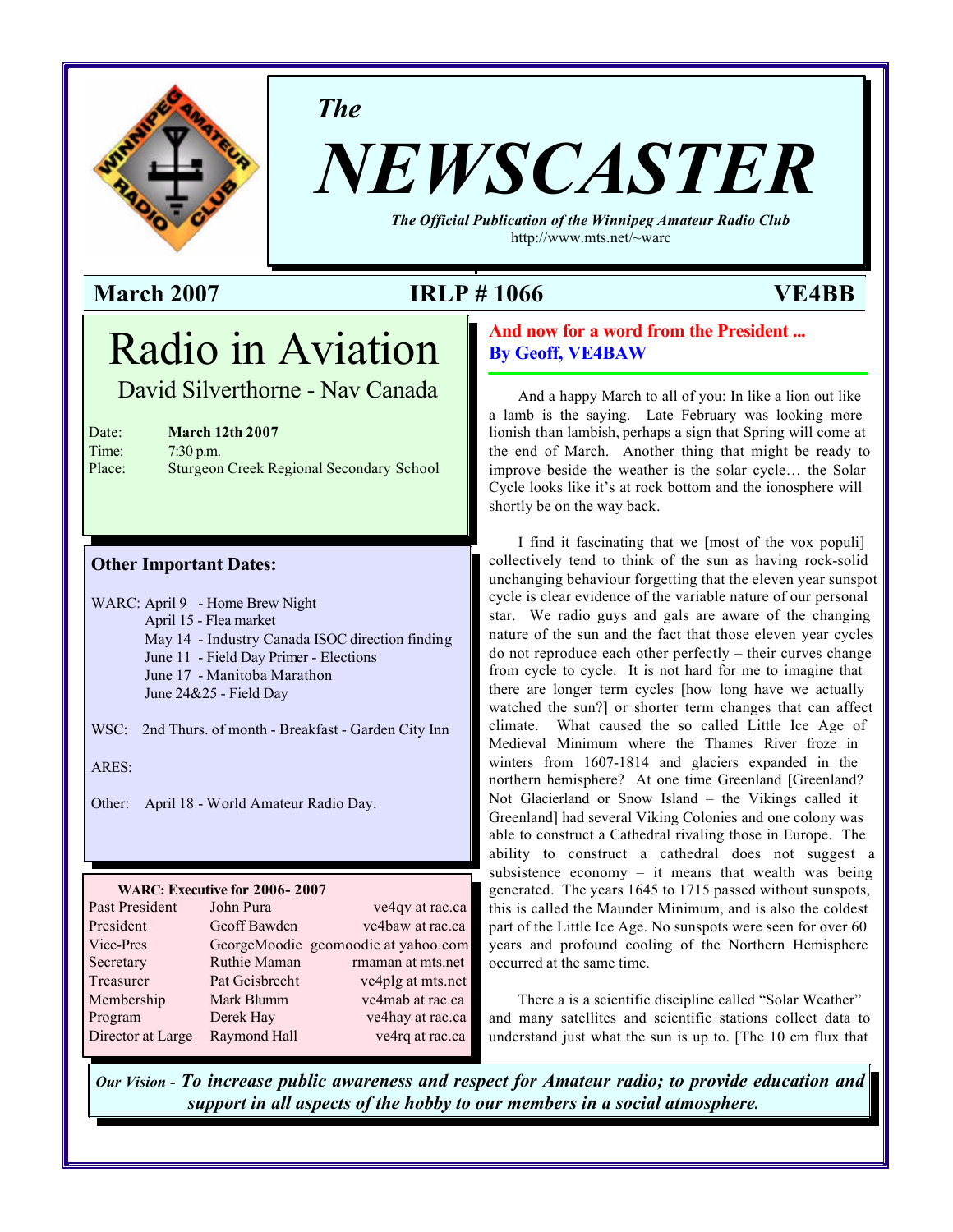| The Newscaster - Page 2 |  |
|-------------------------|--|
|-------------------------|--|

| Freq    | <b>Prov/State</b> | <b>Net</b>       | <b>UTC</b>    |
|---------|-------------------|------------------|---------------|
| 3.860   | <b>MN</b>         | Minnesota        | 23:00         |
|         |                   | Net              |               |
| 3.747   | <b>MB</b>         | 00:00<br>Evening |               |
|         |                   | Phone Net        |               |
| 3.937   | ND                | North            | 00:30         |
|         |                   | Dakota Net       |               |
| 3.744   | <b>SK</b>         | <b>SK Public</b> | 01:00         |
|         |                   | Service Net      |               |
| 3.750   | <b>NWON</b>       | NW               | 01:15         |
|         |                   | Ontario Net      |               |
| 3.740   | AB                | <b>AB</b> Public | 01:30         |
|         |                   | Service Net      |               |
| 3.660   | MB, SK,           | Prairie          | 01:30         |
|         | AB                | Traffic Net      |               |
| 3.743   | MB                | Mb AM            | 02:30         |
|         |                   | WX net           |               |
| 145.450 | <b>WW</b>         | <b>MB IRLP</b>   | 02:00         |
|         |                   | net              | Wednesday     |
| 3.743   | <b>MB</b>         | Mb               | 02:30         |
|         |                   | Morning          |               |
|         |                   | WX net           |               |
| 147.390 | MB                | Seniors Net      | 09:00 Local   |
| 0.000   | <b>MB</b>         | <b>MRS</b> Net   | 17:00 Local   |
|         |                   | Thursday         |               |
| 147.390 | <b>MB</b>         | <b>MRS</b> Net   | $17:00$ Local |
|         |                   | Sunday           |               |
|         |                   |                  |               |
|         |                   |                  |               |
|         |                   |                  |               |
|         |                   |                  |               |

Amateur Radio Service Centre - Industry Canada P.O. Box 9654, Postal Station T Ottawa, Ontario, K1G 6K9 Telephone: (613) 780-3333 Toll free: (888) 780-3333 Fax: (613) 998-5919 E-mail: spectrum.amateur@ic.gc.ca <http://strategis.ic.gc.ca/epic/internet/insmt-gst.nsf/en/h> \_sf01709e.html

**IRLP Node** 1066 145.450 MHz -600 KHz (VE4WRS) Comments or if you just want to reach us : **Winnipeg Amateur Radio Club C/O VE4WSC 598 St. Mary's Road Winnipeg, MB R2M 3L5**

we are so interested in is measured in Penticton, B.C.]. We use the data from these sources to estimate HF propagation and the data we use is just the tip of the iceberg in terms of data collected. The tip of the iceberg is all we actually know about the behaviour of our star. There is much to learn about our sun and its effects on the blue marble that we live on.

And now for something completely different … you will remember the planning session that we did at the January General meeting and the SWOT exercise. Your executive has been digesting the information and took a shot at developing a vision/mission statement [you know .."the vision thing"]. The diversity of interests and membership is something to be cultivated and not discouraged … AR has tremendous scope from CW to satellite to 2M to HF to digital …well you know that there is tremendous scope. The need to increase public awareness and public respect for AR was also identified. I would argue that without public interest and respect we would find it hard to resist those who would grab spectrum and otherwise further restrict AR. BPL, spectrum shrinkage, antenna restrictions will all continue and expand unless the public values AR. Targets and goals were also discussed … without goals how do you know when you have arrived?

The vision/mission thing … a joint vision/mission statement was arrived at our executive meeting. It is very much of a draft and requires discussion at a General Meeting.

The purpose of WARC is to increase public awareness and respect for Amateur Radio and to provide education and support in all aspects of the hobby to our members in a social atmosphere.

This is a bit of a mouthful and may require some wordsmithing but it captures the intent that arose at our January general meeting. It captures the broad technical diversity of AR as well as preserving the social nature of the club and as Dylan [the singer not the poet] sang "if you are not busy being born you are busy dieing".

One of the key objectives was – Make WARC exciting. To do this some goals were proposed:

- ü Undertake an awareness campaign for 2007
- Support education for 30 something's
- Set a membership goal [say 150 for 2008 and 175 for 2009]
- ü Establish a financial plan
- ü Establish a clubhouse [to provide facilities to support education, support the social aspect, provide a meeting area, a radio shack, storage, and a focal point to raise public awareness]
- Keep brainstorming to discover the WOW factor.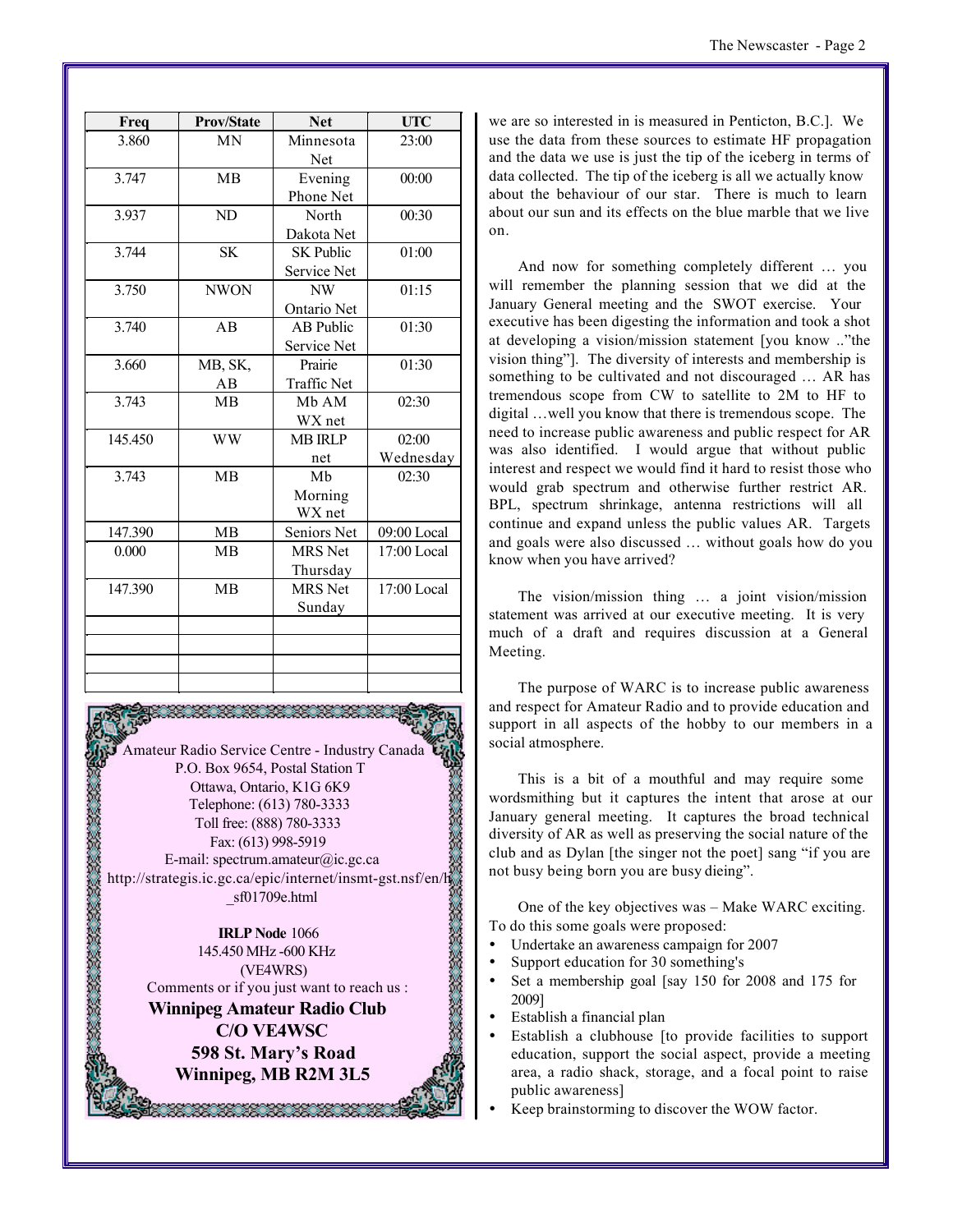We have had some feedback on our discussions. David [ve4dar] took the time to write a proposal that established a "how to" in terms of developing a broader base of involved and skilled members through a committee system. His proposals would be in support of the vision/mission and goals. Dave's proposals were attached to the last Newscaster [I know that you have carefully filed that issue away for future reference].

All of the forgoing needs to be chewed on at a general meeting and we plan to do that at our Homebrew night. That gives us just over a month to ponder these and other ideas that you might come up with. If you do have any ideas don't hesitate to email me at ve4baw@rac.ca.

#### **Program Chair By Derek, VE4HAY**



Last month we had Rick VE4OV

doing a great presentation on NVIS antennas. For short haul communications. This was very interesting and eye opening to many who where there. And I am sure that as soon as the weather breaks you will see a number of dipoles erected not very high off the ground. From Rick presentation he provided the following short haul net schedule. (see Page 2).

The Hourly prediction software is called HAMCAP ver 1.4 by VE34NEA <http://www.dxatlas.com/HamCap/> and the manual is at<http://www.voacap.com/hamcap-guide.html>

The Hourly Area prediction maps can be found at [http://www.ips.gov.au/HF\\_Systems/4/1/1](http://www.ips.gov.au/HF_Systems/4/1/1)

This month we will have David Silverthorne, a 25 year tech with Nav Canada, who will talk to us about how the aviation world uses radio to communicate. We all know about VHF for line of sight, but what happens when the aircraft is over the horizon and still needs to be in contact. What bands do they use? What Antenna systems? How well does it work. Amateur radio is not so different from the commercial services, but our contacts are not a matter of life & death or collision avoidance. Is there a magic formula in the aviation world?



#### **IRLP Help wanted By Derek, VE4HAY**

The Winnipeg Amateur Radio Club and the Manitoba Repeater Society have jointly put up the IRLP system on the VE4WRS repeater. The joint project is to be MRS supplying the radio side of things and WARC supplying the Computer & internet side of the operation, with the two groups coming together by a wire on the passing of the audio. While this sounds great on paper, in reality is has not been. WARC started out with proper intentions, but fell short when the person involved back off the project and MRS took up the slack. MRS is no requesting that someone from the WARC membership would volunteer to take over the administration of the IRLP system.

Administrative duties for the site include but are not limited to, login procedures, audio alignment procedures, and other basic file management pertaining to IRLP. Technical background is best but as Amateurs most of us qualify here.

- $\checkmark$  Basic computer skills are required by anyone who wants to be the administrator.
- ability to run remote login software at home on a secure network/system. SecureCRT is recommended.
- ¸ command line entry and GUI Linux in particular Red Hat-9+
- $\checkmark$  ability to maintain strict security with passwords, IP addresses, etc.
- some experience setting audio levels, FM deviation, and some knowledge of repeater setup and maintenance.
- $\checkmark$  Someone that our host site will allow physical access to the secure VE4WPG site

Participants should have at least some of the above qualifications. Keep in mind that once the access passwords are given out anyone with remote access has the capability of changing audio characteristics of the IRLP system, changing passwords, modifying audio files (IDs), and timers for basic repeater function.

Those of us who are members of both clubs should contact the WARC executive if they are interested in being the potential IRLP system administrators. MRS will arrange with Dale, VE4DRC for access and training information.

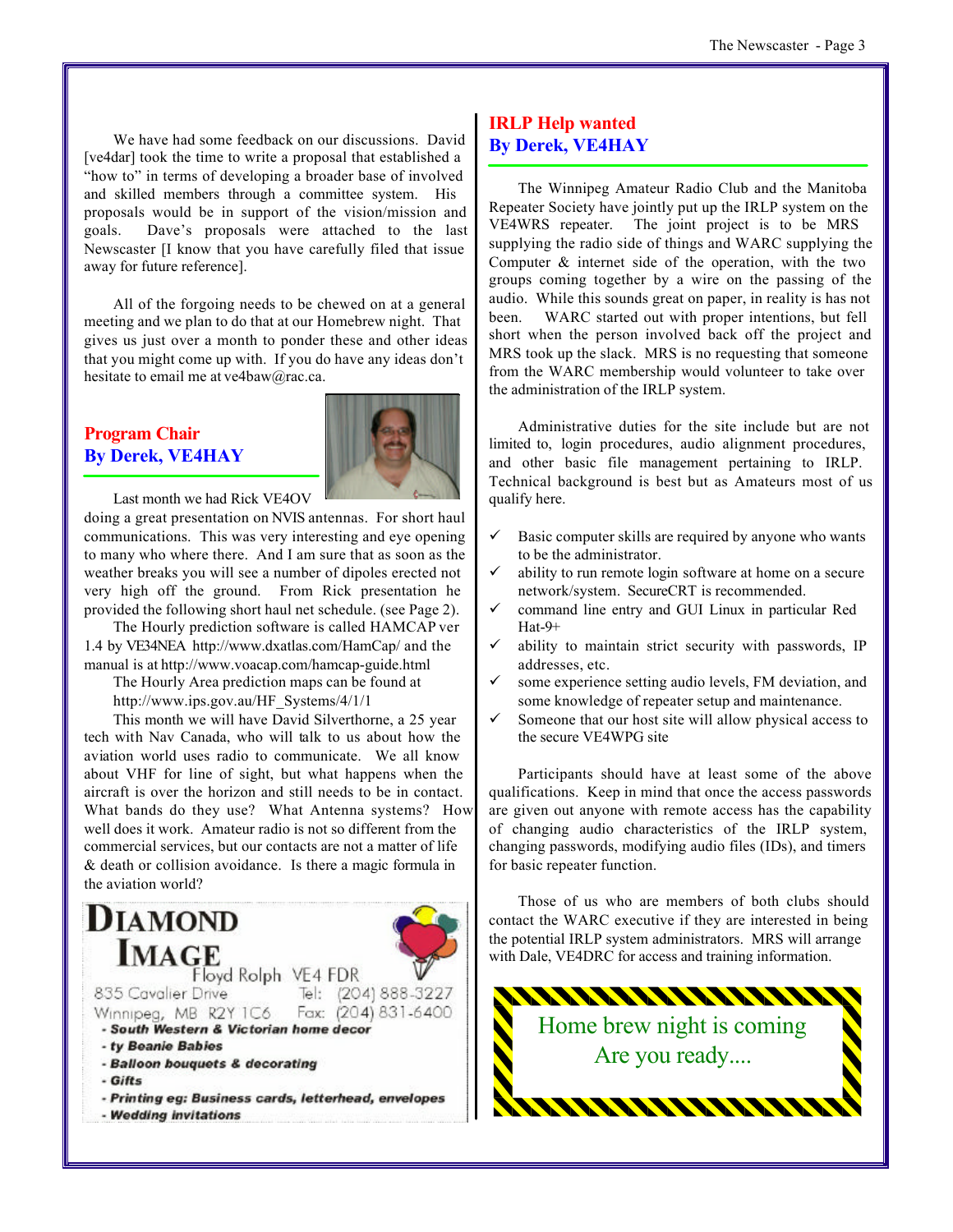#### **Calendar**

| <b>March</b>                      |                |       |          |
|-----------------------------------|----------------|-------|----------|
| 10 meter NAC                      | CW/SSB/FM/Digi | 1800Z | Mar 1    |
| <b>ARRL Inter. DX Contest</b>     | <b>SSB</b>     | 0000Z | Mar 3    |
| Wake-Up! QRP Sprint               |                | 0400Z | Mar 3    |
|                                   | And            | 0430Z | Mar 3    |
|                                   | And            | 0500Z | Mar 3    |
|                                   | And            | 0530Z | Mar 3    |
| Open Ukraine                      | <b>RTTY</b>    | 2200Z | Mar 3    |
|                                   | And            | 0000Z | Mar 4    |
|                                   | And            | 0800Z | Mar 4    |
| DARC 10-Meter                     | Digital        | 1100Z | Mar 4    |
| RSGB 80m Club                     | Data           | 2000Z | Mar 5    |
| <b>ARS</b> Spartan Sprint         |                | 0200Z | Mar 6    |
| <b>AGCW YL-CW Party</b>           |                | 1900Z | Mar 6    |
| Pesky Texan Armadillo Chase       | CW             | 0400Z | Mar 8    |
| <b>RSGB</b> Commonwealth          |                | 1000Z | Mar $10$ |
| <b>AGCW QRP Contest</b>           |                | 1400Z | Mar $10$ |
| Oklahoma QSO Party                |                | 1400Z | Mar $10$ |
|                                   | And            | 1400Z | Mar 11   |
| EA                                | PSK31          | 1600Z | Mar $10$ |
| DIG QSO (10 & 20 m)               | <b>SSB</b>     | 1700Z | Mar $10$ |
|                                   | And 80M SSB    | 0700  | Mar 11   |
|                                   | And 40M SSB    | 1100  | Mar 11   |
| <b>SOC Marathon Sprint</b>        | CW             | 1800Z | Mar 10   |
| North American Sprint             | <b>RTTY</b>    | 0000Z | Mar 11   |
| Idaho QSO Party                   | All            | 0000Z | Mar 11   |
| <b>UBA Spring Contest</b>         | CW             | 0700Z | Mar 11   |
| Oklahoma QSO Party (2)            | All            | 1400Z | Mar 11   |
| <b>NSARA Contest (1)</b>          | CW/SSB         | 1600Z | Mar 11   |
| Wisconsin QSO Party               |                | 1800Z | Mar 11   |
| <b>SKCC Sprint</b>                | CW             | 0200Z | Mar 14   |
| RSGB 80m Club                     | CW             | 2000Z | Mar 14   |
| <b>SARL VHF/UHF Contest</b>       |                | 1600Z | Mar 16   |
|                                   | And            | 1600Z | Mar 17   |
| 10-10 Int. Mobile Contest         |                | 0001Z | Mar 17   |
| <b>BARTG</b> Spring               | <b>RTTY</b>    | 0200Z | Mar 17   |
| <b>Russian DX Contest</b>         |                | 1200Z | Mar 17   |
| DARC HF-SSTV Contest              | <b>SSTV</b>    | 1200Z | Mar 17   |
| <b>AGCW VHF/UHF</b>               | 144            | 1600Z | Mar 17   |
|                                   | And 432        | 1900Z | Mar 17   |
| CLARA & Family HF                 | CW/SSB         | 1700Z | Mar 17   |
| Virginia QSO Party                |                | 1800Z | Mar 17   |
| <b>UBA Spring Contest</b>         | 6m             | 0700Z | Mar 18   |
| SSA Månadstest nr 3               | CW             | 1400Z | Mar 18   |
| <b>ARCI HF Grid Square Sprint</b> |                | 1500Z | Mar 18   |
| 9KCC 15m-Contest                  | CW/SSB         | 1600Z | Mar 18   |
| SSA Månadstest nr 3               | SSB            | 1615Z | Mar 18   |
|                                   |                |       |          |
| Run for the Bacon QRP             |                | 0100Z | Mar 19   |
| NAQCC Straight Key/Bug            |                | 0030Z | Mar 22   |
| RSGB 80m Club                     | <b>SSB</b>     | 2000Z | Mar 22   |
| CQ WW WPX                         | SSB            | 0000Z | Mar 24   |
| QRP Homebrewer Sprint             |                | 0000Z | Mar 26   |

| RSGB RoPoCo                          |                 | 0700Z  | Apr 1            |
|--------------------------------------|-----------------|--------|------------------|
| RSGB 80m Club Championship           | CW              | 2000Z  | Apr 2            |
| <b>ARS</b> Spartan Sprint            |                 | 0100Z  | Apr 3            |
| YLRL DX-YL to NA-YL                  | CW              | 1400Z  | Apr 3            |
| CW/SSB/FM/Digi<br>10 meter NAC       |                 | 1700Z  | Apr 5            |
| SARL 80m QSO Party                   |                 | 1700Z  | Apr 5            |
| <b>ARLHS Annual Spring Lites QSO</b> |                 | 0001Z  | Apr <sub>7</sub> |
| <b>QCWA QSO Party</b>                | All             | 1800Z  | Apr <sub>7</sub> |
| <b>ARCI Spring QSO Party</b>         |                 | 1200Z  | Apr <sub>7</sub> |
| <b>SPDX</b>                          |                 | 1500Z  | Apr <sub>7</sub> |
| <b>EARTTY</b>                        | <b>RTTY</b>     | 1600Z  | Apr <sub>7</sub> |
| Missouri QSO Party                   |                 | 1800Z  | Apr <sub>7</sub> |
|                                      | And             | 1800Z  | Apr 8            |
| FeldHell Spring Sprint               |                 | 1800Z  | Apr <sub>7</sub> |
|                                      | And             | 1400Z  | Apr 8            |
| <b>UBA Spring Contest</b>            | <b>SSB</b>      | 0600Z  | Apr 8            |
| SARL Hamnet 40m Sim Emerg            |                 | 1200Z  | Apr 8            |
| Low Power Spring Sprint              |                 | 1400Z  | Apr 9            |
| 144 MHz Spring Sprint                |                 | 1900 L | Apr 9            |
| YLRL DX-YL to NA-YL                  | SSB             | 1400Z  | Apr 10           |
| NAQCC Straight Key/Bug               | <b>CW</b>       | 0030Z  | Apr 11           |
| RSGB 80m Club Championship           | <b>SSB</b>      | 2000Z  | Apr 11           |
| <b>JIDX</b>                          | CW              | 0700Z  | Apr 14           |
|                                      | CW              | 1200Z  |                  |
| DIG QSO Party (10-20 m)              | CW              |        | Apr 14           |
| <b>EU Spring Sprint</b>              | CW/SSB          | 1600Z  | Apr 14           |
| Michigan QSO Party                   |                 | 1600Z  | Apr 14           |
| Georgia QSO Party                    |                 | 1800Z  | Apr 14           |
|                                      | And             | 1400Z  | Apr 15           |
| Yuri Gagarin International DX        | CW              | 2100Z  | Apr 14           |
| DIG QSO Party (80 m)                 | CW              | 0700Z  | Apr 15           |
| DIG QSO Party (40 m)                 | CW              | 0900Z  | Apr 15           |
| SSA Månadstest nr 4                  | SSB             | 1400Z  | Apr 15           |
| SSA Månadstest nr 4                  | CW              | 1515Z  | Apr 15           |
| Run for the Bacon QRP                |                 | 0100Z  | Apr 16           |
| 222 MHz Spring Sprint                |                 | 1900 L | Apr 17           |
| RSGB 80m Club                        | Data            | 2000Z  | Apr 19           |
| TARA Skirmish Digital Prefix         |                 | 0000Z  | Apr 21           |
| <b>Holyland DX Contest</b>           |                 | 0000Z  | Apr 21           |
| ES Open HF Championship              |                 | 0500Z  | Apr 21           |
|                                      | And             | 0600Z  | Apr 21           |
|                                      | And             | 0700Z  | Apr 21           |
|                                      | And             | 0800Z  | Apr 21           |
| Sun 2200 Kids Roundup                | Phone           | 1400Z  | Apr 21           |
| <b>EU Spring Sprint</b>              | <b>SSB</b>      | 1600Z  | Apr 21           |
| Michigan QSO Party                   |                 | 1600Z  | Apr 21           |
| EA-QRP 20-10m                        | <b>CW</b>       | 1700Z  | Apr 21           |
|                                      | 80 <sub>m</sub> | 2000Z  | Apr 21           |
|                                      | 40 <sub>m</sub> | 0700Z  | Apr 22           |
|                                      | $20-10m$        | 1100Z  | Apr 22           |
| Ontario QSO Party                    |                 | 1800Z  | Apr 21           |
| <b>YU DX Contest</b>                 |                 | 2100Z  | Apr 21           |
|                                      | And             | 0900Z  | Apr 22           |
| 432 MHz Spring Sprint                |                 | 1900L  | Apr 25           |
| SP DX                                | <b>RTTY</b>     | 1200Z  | Apr 28           |
|                                      |                 |        |                  |

*April;*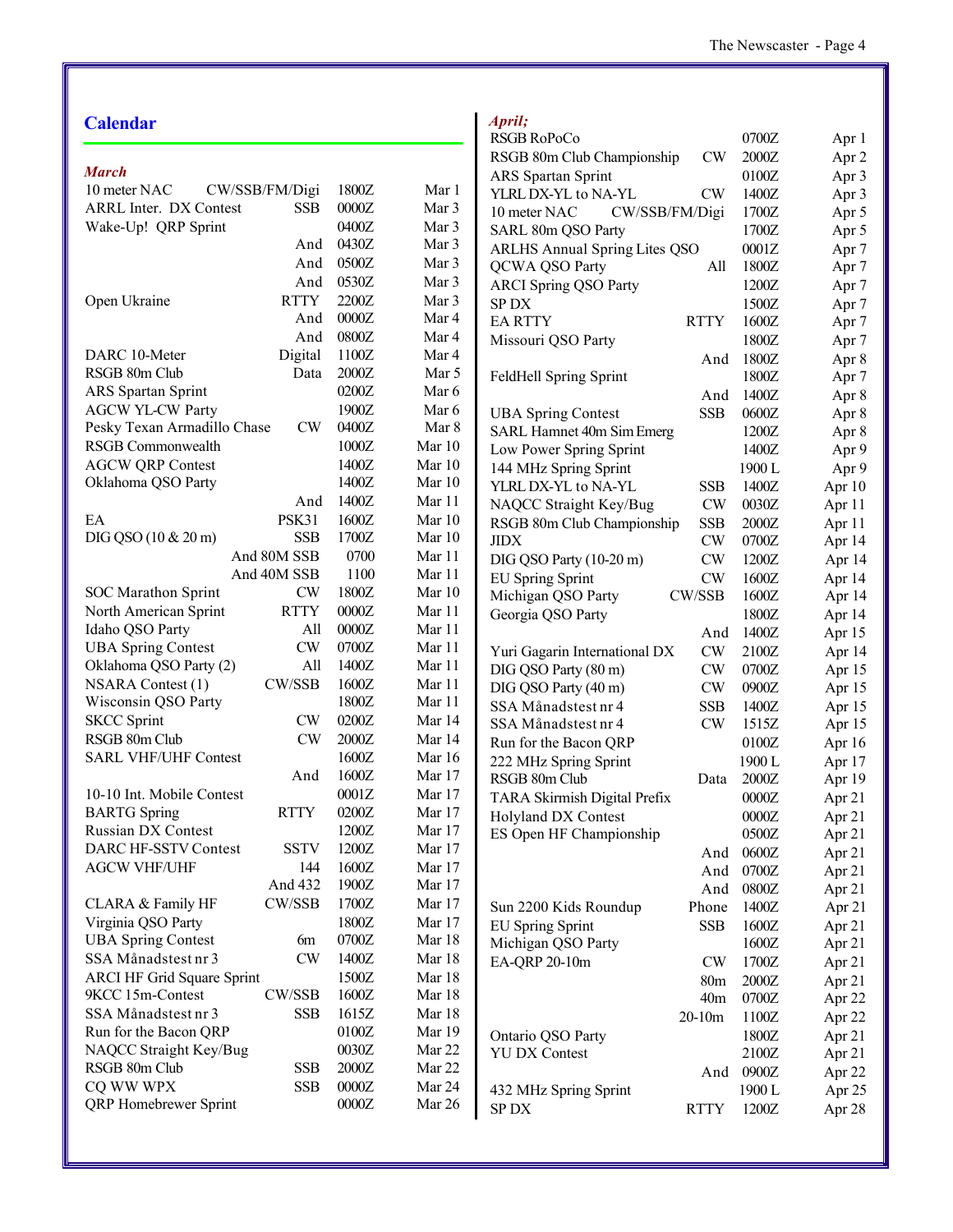| Helvetia           |     | 1300Z | Apr 28 |
|--------------------|-----|-------|--------|
| Florida QSO Party  |     | 1600Z | Apr 28 |
|                    | And | 1200Z | Apr 29 |
| Nebraska QSO Party |     | 1700Z | Apr 28 |

#### **Marathon … it's coming ! By Geoff, VE4BAW**

Well, ok, ... it's over three months away [June 17th!] …but let me tell you what your cheerful Amateur Radio Marathon Organizing Committee is up to. That committee, by the way, is composed of John Foster [ve4jnf] Roster Coordinator, Albert Sousa [va3as] Desktop Publisher, Don Gerrard [ve4dwg] Database Development, and yours truly [ve4baw] as General Coordinator. Jeff Dovyak [ve4mbq] is our liaison with Wpg. ARES. It's a good crew.

We published a registration form in both the last Newscaster and this one. Why a registration form you ask … well the info we have on Marathon volunteers has aged; people move, contact info changes, and a few people [very few] move on to different interests. The registration form is designed to make our job easier .. we can be assured of getting hold of you and be assured that you are still interested. The info from the registration will be entered into our database and then John will establish the roster based on the info. He will contact you to confirm your task. I am going to ask Derek [nicely] if he can publish the roster with the Newscaster [say the May issue]. If you filled out a form at last years Marathon Briefing and the info is still accurate we will use that info. Many have sent in updated forms for this year and I thank you profusely! [it's all about making life easy for us].

Meanwhile, we will work with the Marathon authorities to ensure that we have all the Marathon info and Albert will update the briefing booklet that we pioneered last year. ["Every year and in every way we get better and better"].

Speaking of working with the Marathon Authorities, they are refreshing their approach to the Marathon's organization to meet the challenge of a growing number of runners and the growing supports necessary to serve the Marathon. They recognize the need to modernize. More news about that later.

If you are interested in being a part of the Marathon, please fill out the form and send a copy to ve4baw@rac.ca. John Foster [ve4jnf] will contact you as we get closer to Marathon day! Have a great month! I am looking forward to balmy breezes and sunny hot days.

#### **Windows cheap of free software favorites. By: Mark Johnson KCØSHM**

#### *Extracted from the Red River Radio Flyer Feb/07*

Over the last few years I have tripped over a few neat programs that I thought were worth mentioning… quite ham radio, but most of us have a PC next to the transceiver so I thought it fitting to share.

Alcohol 120% - the name is odd, but it is a cool program. It creates a virtual CD-Rom drive on your PC that will mount an ISO image of a CD. Works great to keep the kids from scratching the heck out of their games. <http://www.alcohol-soft.com/>

Microsoft virtual PC 2004 – If you like to tinker with computers and tend to mess them up often… program lets you create virtual computers and run them from within windows. It was a \$300 program up until a month or so ago, now the Borg is giving it away. <http://www.microsoft.com/windows/virtualpc/downloads/sp> .mspx

Testdisk-6.2 – if you have ever wrecked a hard drive and wished you could undelete something… need this. <http://www.cgsecurity.org/wiki/TestDisk>Incidentally, this program got me to quit crying once.

AVGFree antivirus – Free antivirus software. Better than nothing for that second hand laptop you use to program radios with… don' want to sink the \$50 FOR Norton. <Http://free.grisoft.com/doc/1>

Real VNC – Remote control a computer via a network or internet. Great when you need to troubleshoot a PC for your Mom when she lives 1,200 miles away. I recommend that you understand networking and security risks if you use this. <http://www.realvnc.com/>

Cute PDF – An Adobe printer, allows you to print to an Adobe file from any application. <Http://www.cutepdf.com/Products/CutePDF/writer.asp>

PuTTy – A terminal emulator program. <http://www.chiark.greenend.org.uk/~sgtatham/putty/>

Angry IP scanner – Network scanning tool for when you can' remember the IP address of the computer next to you. <Http://www.angryziber.com/ipscan/>

WinISO – Create ISO image backups of your legally obtained software. This is a great companion to the alcohol 120% application listed previously.<http://www.winiso.com/>

#### *What have you done to "promote amateur radio this week"*

That line we credit to an old News stalwart, Peter Parker with using in his old VK1 and VK3 casts many years ago and it still stands true *- -WIA*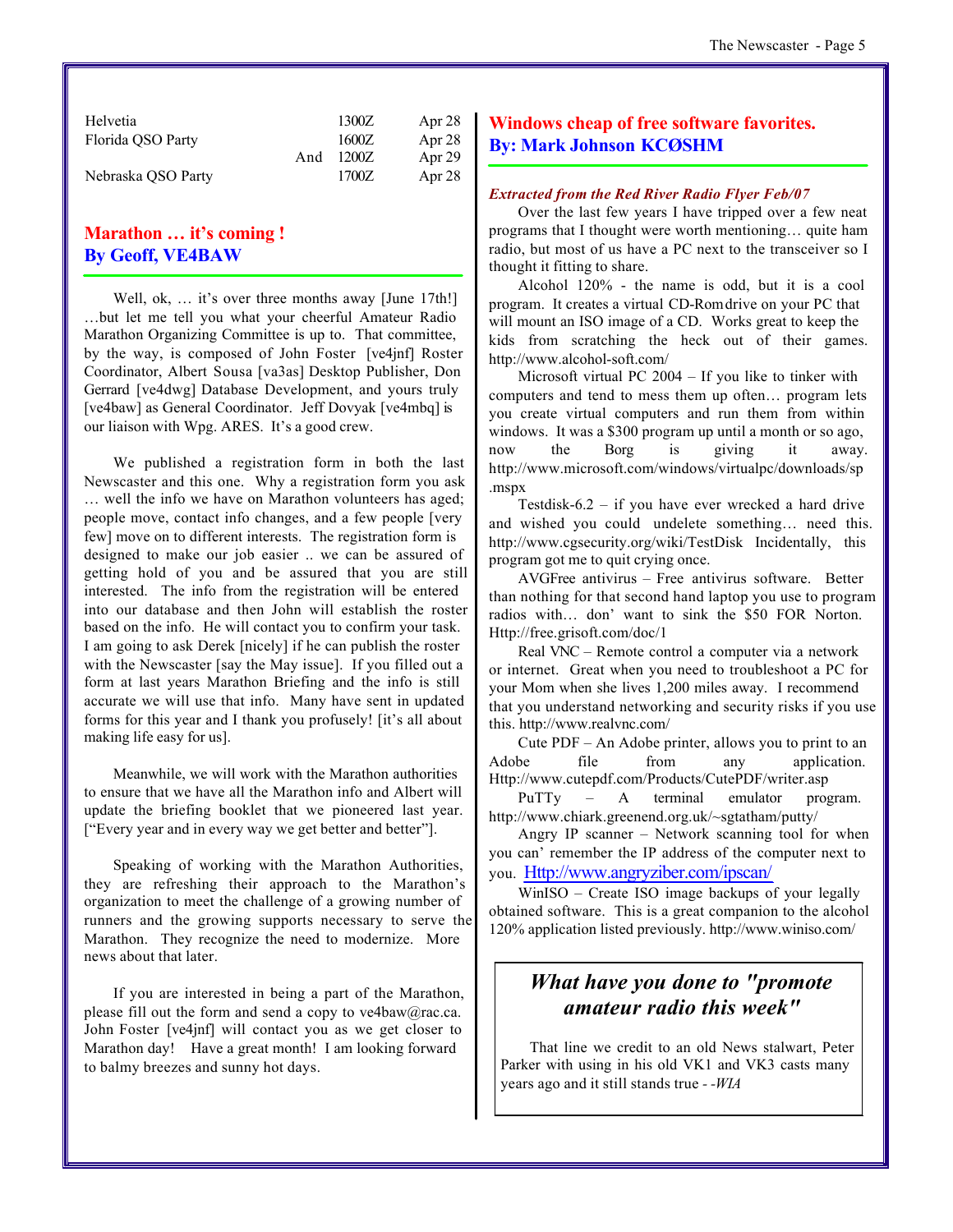#### **News from the Net**

#### *Space Comm's*

Astronomers from the Harvard-Smithsonian Centre for Astrophysics in the US have unveiled a new initiative aimed at detecting extraterrestrial life and we in VK are playing more than a 'bit' part.

The project, which is due to kick off in early 2008, will use a new radio telescope to search other planets for radio transmissions similar to those that are generated on Earth.

At present, most attempts to find alien life look for radio signal that are deliberately beamed across space. But the new initiative by the Harvard-Smithsonian Centre is different in that it will look for the residue of radio transmissions sent from one place in a planet to another.

It will search the part of the electromagnetic spectrum that is used on Earth for radar, television and FM radio broadcasts. David Aguilar, director of communications at the Centre for Astrophysics, said: "We may pick up spurious signals from people that never meant for us to hear them and get an inkling that something's going on."

A new low-frequency telescope is currently been built here in the Australian outback to detect these weak signals. The outback was chosen because it is remote enough to avoid most radio interference. The researchers behind the project believe that they will be able to detect Earth-like radio signals within a distance of 30 light years. There are more than 1,000 stars within this area. *--RSGB*

#### *THE ON-LINE HAM RADIO PODCLASS*

Now, anyone, anywhere can get the knowledge to become a United States radio amateur. This, according to John Martin, KF8KK and Mike Dell, N7LMJ who are producing a new free podcast that will teach any listener everything that he or she need to know to get their Amateur Radio license. John and Mike are both Amateur Extra class licensees with nearly 50 years combined experience in the hobby. Their Ham Radio Podclass can be found at ww.hamradioclass.org It's truly the latest in go anywhere on-line learning today, be it aimed at the US Market. *--arnewsline*

#### *NEW VIDEO TELLS NCDXF STORY*

The Northern California DX Foundation has released a new promotional video explaining the many aspects of the organization and its work. Produced by James Brooks, 9V1YC, the 10 minute show highlights the many accomplishments of the Foundation. This includes its educational programs, its commitment to sponsorship of DXpeditions, its support for the World Radiosport Team Championship games and the joint NCDXF IARU International Beacon Network, DVD copies will be available in the coming weeks, but the show is available now

for viewing on-line under the "Videos" section of the groups website at www.ncdxf.org. It can be viewed or downloaded from the Goggle Video at

<http://video.google.com/videoplay?docid=-19691144466604> 23090 *-- WIA*

#### *NEW HAM-SATS GET OSCAR DESIGNATIONS*

Two new ham-sats now have official OSCAR designations. AMSAT OSCAR coordinator Bill Tynan, W3XO, has renamed the RAFT One as NAV-OSCAR-60 or NO-60. Also, the ANDE satellite is now NAV-OSCAR-61 or NO-61. Midshipmen at the United States Naval Academy's Satellite Laboratory designed and built RAFT One and ANDE orbital communication packages under the watchful eye of Bob Bruninga, WB4APR. *-- WIA*

#### *AMSAT OSCAR 27 is back*

 After working on several problems with the A-F-S-K modem on board AO-27, the controllers were able to upload the flight n code. As a result, AO-27 is now running the E-O-S software and sending good back telemetry and the analog repeater has been turned back on. The Command Team asks that all users keep in mind that AO-27 is 13 years old and that it takes some work to keep it going. More information is on-line at www.ao27.org *-- WIA*

#### *CQIR - Ireland Calling:*

In 2007 the IRTS celebrates the 75th anniversary of its founding in 1932. As part of the jubilee celebrations the Society has organized an International Radio Contest, "CQIR - Ireland Calling". For this event, references to Ireland mean the island of Ireland and it's offshore islands both EI and GI. CQIR is a once-off event with a difference the difference being that we overseas Entrants with 75 or more QSOs have the opportunity to win a trip to Ireland! Full rules and county codes on www.irts.ie *-- WIA*

#### *Software Defined Radio SoftRock 40*

 Sounds like a new FM station, doesn't it? In actual fact, it is an incredibly cheap introduction to software-defined radio (try about 40 bucks), where most of the attributes of your receiver, like modes, bandwidth, AGC, etc. are defined by freeware that works in conjunction with your PC's sound card. The result is said to be a very credible receiver that can cover a chunk of two adjacent ham bands. Check it out: <http://www.amqrp.org/kits/softrock40/version5.html> *-- WIA*

#### NEW CARIBBEAN RADIO DATABASE

Version 2.0 of the Caribbean Radio Database is now available on line from Flavio Archangelo, PY2ZX. It is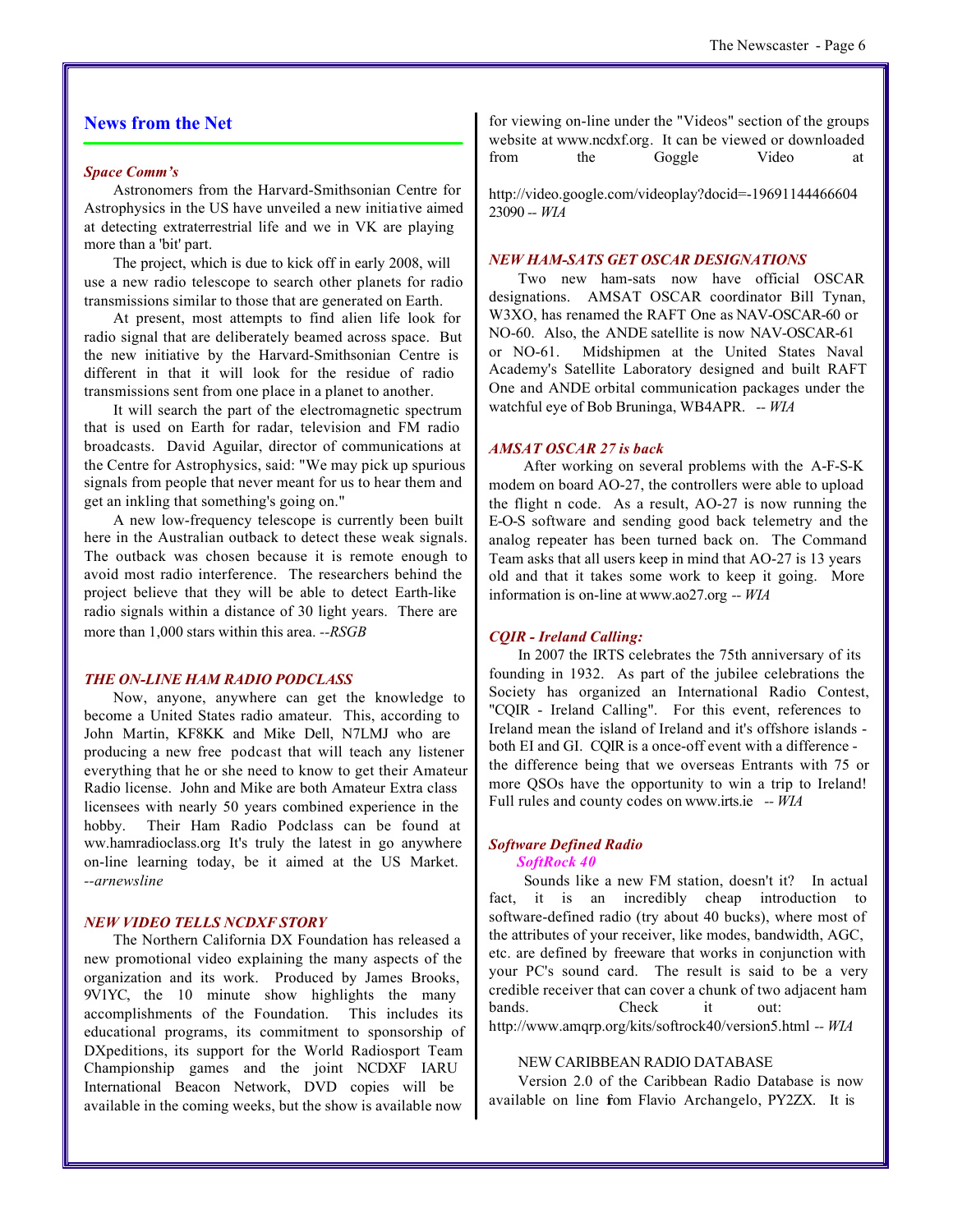being released following several years of monitoring by PY2ZX from his home in Brazil and correlating that in formation with other material published in hobby radio magazines. Its on line at

[http://geocities.com/py2zx/caribe\\_2.0.xls](http://geocities.com/py2zx/caribe_2.0.xls) *--WIA* 

#### *IARU - 70 & 23 Cm band plans*

The next International Amateur Radio Union Region 1 Interim Conference will be held in Vienna, Austria from February 24th to the 25th. Among items being discussed are a new 70cm and 23 cm band plan for radio gateways and the need for minimum requirements for a valid digital QSO. WSJT developer Joe Taylor, K1JT, has compiled a document regarding this somewhat controversial proposal. More is on-line at<http://www.iaru.org> *--WIA*

#### *Winnipeg ARES supports the Festival du Voyageur*

Twenty-one (21) WPG ARES members & affiliates provided volunteer Amateur communications 3, 4 FEB during the Rivers West/Festival du Voyageur Sled Dog Races in Winnipeg. Conditions were pretty extreme & organizers cancelled the event half way thru on Sunday. The 2007 Rivers West / Festival du Voyageur Sled Dog Races took place Saturday and Sunday February 3-4 2007. The event was based at The Forks in Winnipeg and ran from the Forks, south on the Red River. Members mainly worked outdoors through the event and assist in radio communications by being placed at key locations along the course, or by shadowing organizers. The event runs in most any weather, and due to the variable weather that we in Manitoba endure, in past years we have dealt with anything from -4C to around -40C. This year's event endured temperatures mostly around -40C, and on the Sunday afternoon, the races were actually cancelled by the organizers due to hazardous wind chill values. A brief write-up and photos can be found at:

<http://www.winnipegares.ca/festivalDuVoyageur2007compl> ete.htm

*--RAC*

#### **Daylight Savings Changes This Year**

In most of Canada Daylight Saving Time used to begin at 2:00 a.m. local time on the first Sunday in April. On the last Sunday in October areas on Daylight Saving Time return to Standard Time at 2:00 a.m. During Daylight Saving Time turn your clocks ahead one hour.

**NEW! In 2007** Daylight Saving Time begins on the second Sunday in March and ends on the first Sunday in November. This pattern will be followed by all provinces which observe

daylight saving time and each province has amended their legislation to reflect this change. Previously, Canada had observed Daylight Saving Time from the first Sunday in April until the last Sunday in October.

This change in Daylight Saving Time will keep Canada's Daylight Saving Time pattern consistent with the United States which enacted into law a broad energy bill that will extend Daylight Saving Time in the same manner.

| Year | <b>DST</b> Begins at | DST Ends at 2 |
|------|----------------------|---------------|
|      | $2$ a.m.             | a.m.          |
| 2005 | April 3              | October 30    |
| 2006 | April 2              | October 29    |
| 2007 | March 11             | November 4    |
| 2008 | March 9              | November 2    |
| 2009 | March 8              | November 1    |
| 2010 | March 14             | November 7    |
|      |                      |               |

#### **WARC Spring Flea Market By Dick, VE4HK**

The days are finally getting a little longer. Spring is still a glimmer on the distant horizon. Soon enough, the snow will be gone. Now is the time when a good ham's thoughts turn to WARC Flea Market. The Flea Market will be held on Sunday, April 15, at Heritage Victoria Community Club, 950 Sturgeon Road.

Ruth VE4XYL has already sold several tables. If you have as much junque as I do, better book a table quickly. Tables are still the same popular price of \$5.00 for WARC members, and \$10.00 for non members and commercial vendors.

Admission: \$3.00 per person

Times: coffee, snacks and eyeball QSO's at 8:30 am Vendor doors open at 9:00 am Buyers doors open at 10:00 am Door prize draws 11:30 am

Talk in will be on 147.390 MHz positive offset, VE4WPG repeater

Come early to enjoy camaraderie with you friends, then join the crowd in the main hallway. You are sure to find something valuable to take home.

If you have any questions or suggestions, contact me at 256-3143,  $ve4hk@rac.ca$ , Saturday mornings at the Golden Arches, or the next WARC meeting.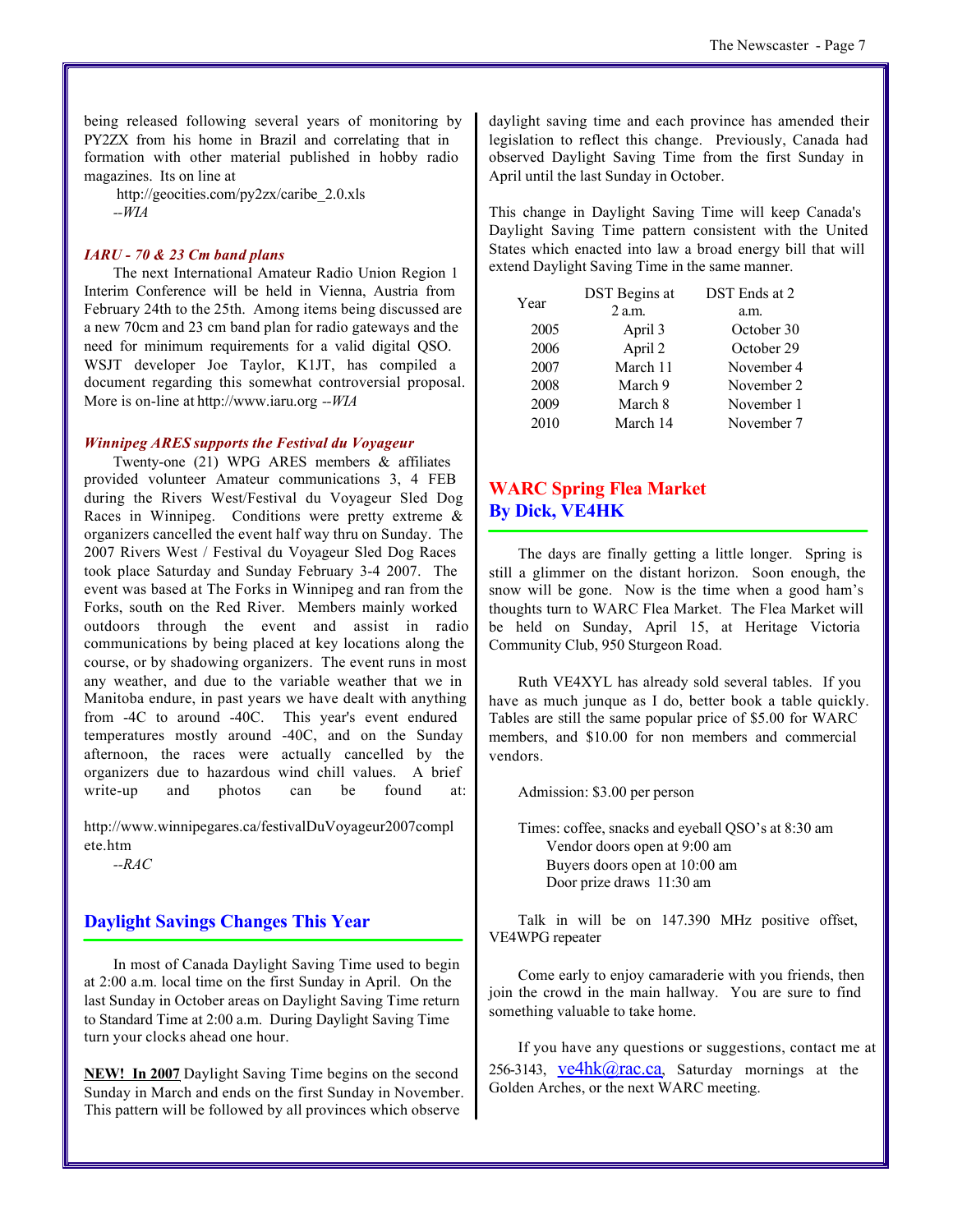#### **Minutes for February 12th, 2007 Submitted by Mark, VE4MAB**

Geoff called the meeting to order at 1933 hours with 32 members present.

A motion to accept the January minutes was made by VE4VZ. Seconded by VE4MBQ with corrected date - carried.

#### *DX Report*

Adam, VE4SN, reported having troubled contacting VE7RG and that VE7CT also reported hearing nothing from North America. He stated band conditions are improving saying 20 meters was wide open on this date with stations heard from Europe, Japan, Aruba, Moldavia and the Bahamas. Adam also commented that SSB is going to become more crowded due to the US deregulation's.

#### *ARES Report*

Jeff, VE4MBQ, reported nine WPGARES members did a repeater coverage test Sunday, January 28, 2007, on the Red River between The Forks and St. Vital Park. Thanks to participants and WPS River patrol Section, Yori Tsuji for the use of VE4TWO, WSCRC for hosting VE4TWO, Bert Andrews for letting Yori in at WSCRC and the Interlake ARC for the use of VE4ARC. Twenty-one WPGARES members and affiliates provided volunteer Amateur communications on February 3 and 4, 2007, for the Rivers West Sled Dog Races. Probably the coldest weather we have operated in! Twenty photos are posted on the ARES web site and Jeff will list the participants in the next Newscaster report. Thanks to: Yori Tsuji for the use of VE4TWO, WSCRC for hosting VE4TWO, Bert Andrews for letting Yori in at WSCRC and the Interlake ARC for the use of VE4ARC. WPGARES is still looking for volunteer operators for the Klondike Derby on March 3 and 4, 2007, from approximately 0830-1630 hours at Camp Amisk just off the South Perimeter Highway.

#### *Marathon Report*

Geoff reported there are 50 volunteers signed up for this years coming Manitoba Marathon event and pointed out John, VE4JNF will be working on scheduling the volunteers. He thanked Albert, VA4AS for all his work on the booklet further saying the Marathon promised there would be no last minute changes.

#### *IRLP*

Derek Hay spoke on the IRLP system. MRS is asking for our assistance in looking after the software portion of the system and asked for a volunteer with knowledge of Unix/Linux to take on the task of maintaining the system which can be accessed from the volunteer's home. Jeff,

VE4MBQ said he knew of someone he had in mind and would ask. Rick, VE4OV, said he would ask one of his staff members, who is also a Ham.

#### *Newscaster*

Derek asked for articles for the Newscaster

#### *Vice-president*

Geoff spoke on the executives efforts to fill the position of Vice-president that was vacated by George, VE4GOM, when he stepped down due to other commitments. Geoff asked for those interested to see him at the coffee break or send him an e-mail. Jeff, VE4MBQ, said he had someone in mind for the position of Vice President.

#### *Field Day*

Geoff asked Rolf, VE4VZ if he was still going to look after this year's field day. Rolf said he would if he got some assistance and if someone would take care of the booking the site. Geoff said that would be arranged and Rolf accepted to look after Field Day this year.

#### *Vision for WARC*

Geoff presented from the executive meeting the vision for WARC as a result of the SWOT from the January 2007 meeting.

 *"To increase public awareness & respect for Amateur radio and to provide education and support in all aspects of the hobby to our members in a social atmosphere."*

Since most amateurs don't start at 9 years Geoff questioned if we were focusing on the right age group and that our goals are to increase public awareness, fund education, set membership goals, financial goals such as a clubhouse and to find the "WOW Factor", what will make WARC exciting.

#### *Treasure's Report*

Pat, VE4PLG, presented the present financial status of WARC

Bank Balance on February 12, 2007 \$ 5893.62.

\$ 500 remains in reserve for the WARC self insurance fund

#### *2008 Convention*

Derek, VE4HAY, spoke on the 2008 RAC convention to be held in Winnipeg. No budget has been decided yet as he can't get pricing this fare in advance and advised the site has been booked. Derek said he is working on only having to pay for the conference and "breakout" rooms. Derek spoke on the costs for advertising and said the layout for printing materials would be minor as the advance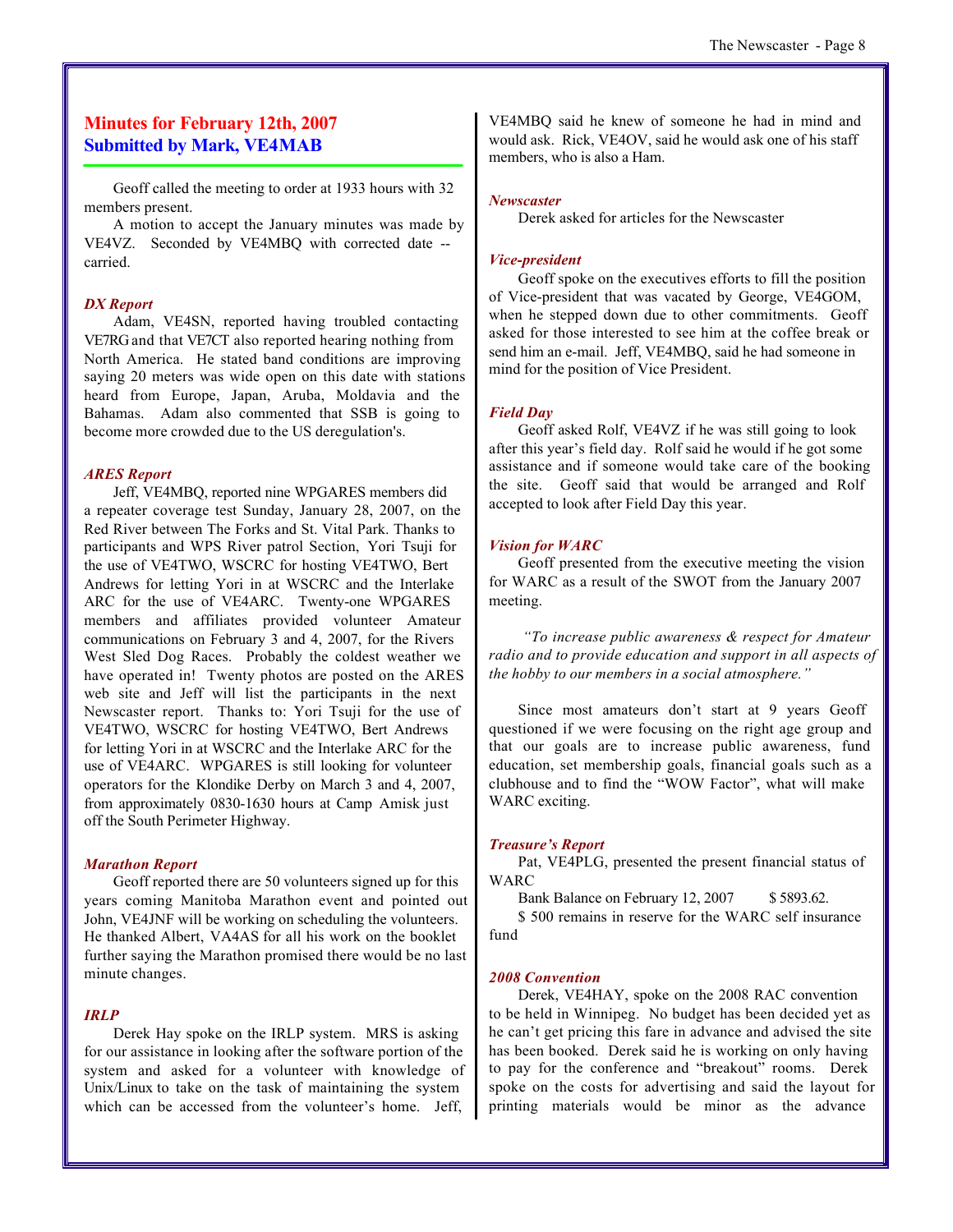registrations will be posted in TCA and the event will be advertised on the nets and by e-mail.

Speaking of TCA Derek handed out 2 TCA magazines to non-RAC members.

#### *Membership*

Membership now stands at 123 with one renewal and welcoming new member Gray, VE6DOX.

#### *Programs*

Tonight's program is going to be NVIS by Rick Lord, VE4OV and the March 12, 2007 presentation will be by a representative of Nav Can on aviation communications.

#### *Good and Welfare*

Tom, VE4SE donated several magazines, TCA and CQ passing them on from VE4DL.

#### *New Business*

Dick, VE4HK, said MRS is looking for at technician to help with their repeater system. Persons interested are to contact him.

Dick spoke on the Flea Market saying it will be at the same location as always, the Heritage Victoria Community Centre and those with questions can see him at coffee.

Rolf, VE4VZ, asked it the club that since we have 2 meter radios would the club consider purchasing an HF radio for use at field day, specifically a 450 or older radio with an automatic tuner since we have relied on operators bringing their own radios. Derek commented he couldn't see the club laying out \$ 1500 for a 24 hour event.

#### Rolf made a notice of motion

*that the club consider purchasing an HF radio for use at field day, specifically a 450 or older radio with an automatic tuner*

Wayne, VE4WR suggested to wait till the club could be notified. Jeff, VE4MBQ commented the membership would be notified since it would be in the minutes. Wayne then 2nd the motion. - motion tabled till next meeting -

Meeting adjourned.



#### **Education Committee Needs**

The education committee has sent an email to the WARC executive and is looking for the following. While your executive is doing a lot of work already, we **need the members** to step forward **to help the hobby & the club**. Please contact anyone on the executive (front page of this newsletter) and let us know how you will help out !

- The current and all future radio classes would highly benefit from more "visible" amateur operator participation, willing and eager to teach and share their experience. We are looking for dedicated folks, willing to work with teenagers and to explain to them the fascination of a hobby that is based on communication that according to them doesn't make much sense since it could be much "easier" handled by email, MSN and the Internet. They are looking for intellectual challenges and not necessarily CW "war stories" from the "good old times".
- We are looking for experienced radio operators that could oversee and help with the design, assembly, and testing of VHF and UHF equipment for the WinCube project (Advanced ticket).
- We need folks willing to demonstrate HF operation in the classes.
- We need amateur radio operators to help us chase and recover the balloons in May and July. We will pay for gas and an evening barbeque and provide the additional radio, TNC and laptop with mapping software.
- Most of all we hope to see some interest and active participation from our fellow hams. At this point we only have Gerry (VE4GTB) and I. Even Jeff our co-instructor (from Maples) who is helping in teaching the current class is without a ticket. If our student and teachers ever see any value in this hobby and not just a means of  $\frac{1}{2}$  something done, it will be because of

the commitment of  $\alpha$ amateur 1 to make the appreciat They,  $\ell$ (VE4WM) other yo our future